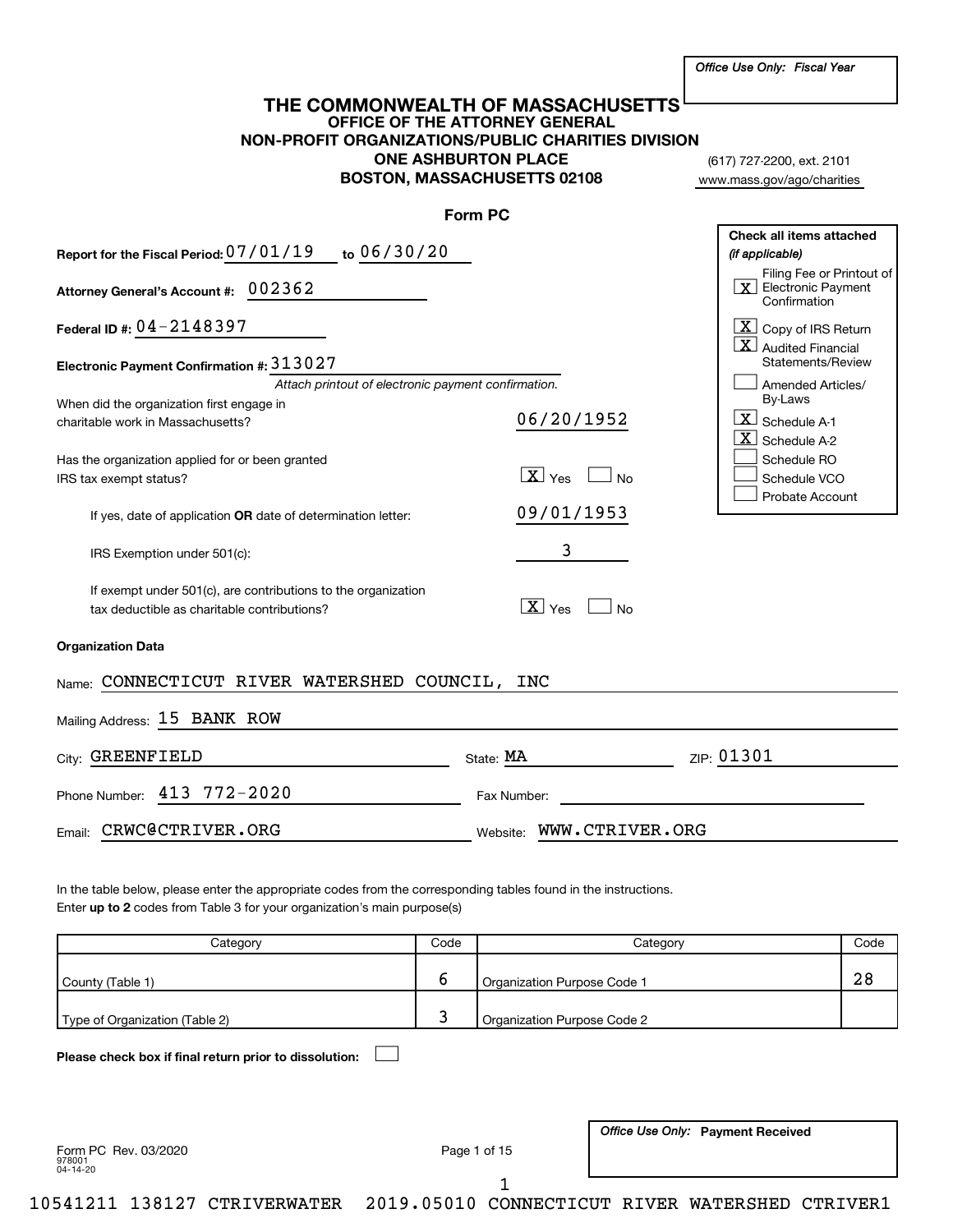*All questions must be completed in their entirety whether or not similar questions are answered in an attached federal form. See instructions and definition section for guidance.*

| 1. On what date was the organization created? $05/16/1952$ |  |  |
|------------------------------------------------------------|--|--|
|------------------------------------------------------------|--|--|

#### 2. Where was the organization created? GREENFIELD, MASSACHUSETTS

#### *(check one)* 3. What is the form of organization?

| Corporation                | $\overline{\mathbf{v}}$<br>▵ | Testamentary Trust  |  |
|----------------------------|------------------------------|---------------------|--|
| Unincorporated Association |                              | l Inter Vivos Trust |  |

Other (please describe):

4. Was your organization related to any other organization(s) during the reporting year (see definition "Related Organization")? If yes, please *complete the Schedule RO on pages 13 and 14.* Yes  $\qquad \qquad \boxed{\textbf{X}}$  No  $\exists$  Yes

#### 5. Enter your summary of financial data:

|           | <b>Financial Data</b>                                      | <b>Amounts</b> |
|-----------|------------------------------------------------------------|----------------|
| A.        | Contributions, gifts, grants, and similar amounts received | 2,598,750.     |
| <b>B.</b> | Gross support and revenue                                  | 2,889,137.     |
| C.        | Program services and similar amounts paid out              | 1,845,456.     |
| D.        | Fundraising expenses                                       | 279,056.       |
| Ε.        | Management and general expenses                            | 261,072.       |
| F.        | Payments to affiliates                                     | 0.             |
| G.        | Total expenses                                             | 2,385,584.     |
| H.        | Net assets or fund balances at the end of the year         | 4, 211, 215.   |

6. List the total compensation you provided to your five highest paid employees:

| Name/Title                       | Hrs/<br><b>Week</b> | Salary and<br><b>Other Income</b> | <b>Benefit Plans</b> | Other<br>Compensation |
|----------------------------------|---------------------|-----------------------------------|----------------------|-----------------------|
| <b>ANDREW FISK</b>               |                     |                                   |                      |                       |
| 1. EXECUTIVE DIRECTOR            | 40.00               | 90,000.                           | 2,700.               | 0.1                   |
| <b>BRETT MORRISON</b>            |                     |                                   |                      |                       |
| 2. PHILANTHROPIC ENGAGEMENT DIR. | 40.00               | 76,500.                           | 2, 295.              | 0.1                   |
| COREY KURTZ                      |                     |                                   |                      |                       |
| 3. DEVELOPMENT DIRECTOR          | 35.00               | 71, 334.                          | 2,140.               | 0.1                   |
| PHIL GILFEATHER-GIRTON           |                     |                                   |                      |                       |
| 4. FINANCE & OPERATIONS DIRECTOR | 40.00               | 68,850.                           | 2,065.               | 0.1                   |
| RON RHODES                       |                     |                                   |                      |                       |
| 5. RIVER STEWARD                 | 40.00               | 60,000.                           | 1,800.               | 0.1                   |

7. Was any compensation provided to any of the individuals listed in question 6 above which was not quantified in your response to 6? If yes, please *provide explanation (attach separate sheet).* Yes  $\qquad \qquad \boxed{\textbf{X}}$  No † †

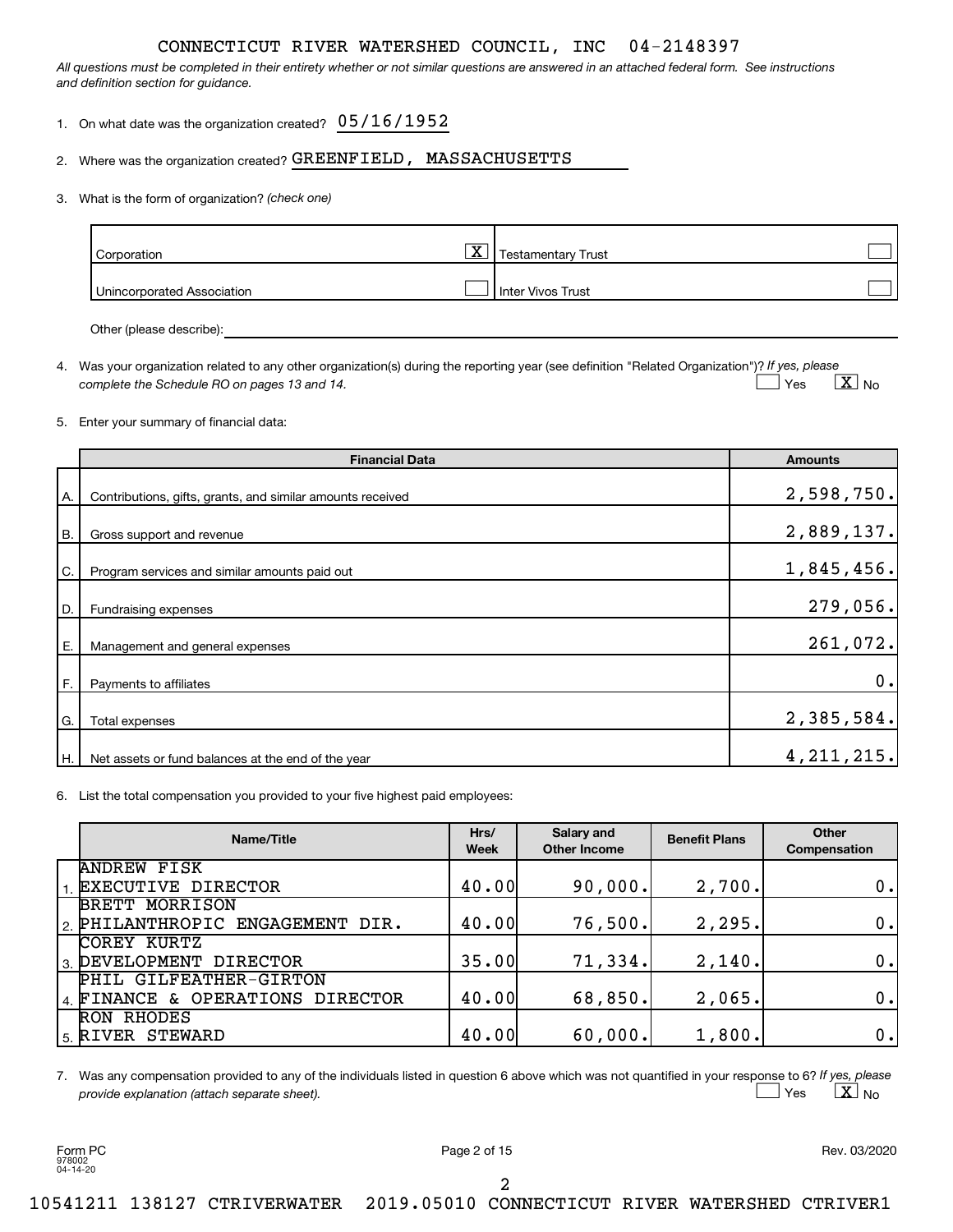8. List the name, amount of compensation paid, and the nature of services rendered by each of the organization's five highest paid consultants providing professional services (e.g. attorneys, architects, accountants, management companies, investment advisors, professional solicitors, professional fundraising counsel).

| Name/Title                        | <b>Amount of Compensation</b> | <b>Type(s) of Service</b> |
|-----------------------------------|-------------------------------|---------------------------|
| $_1$ INTER-FLUVE, INC             |                               | 153,809. ENGINEERING      |
| 2.62A                             |                               | 73,809. ENGINEERING       |
| 3 STONE ENVIRONMENTAL,<br>INC     |                               | 59,923. ENGINEERING       |
| 4 MILONE & MACBROOM               |                               | 27,693. ENGINEERING       |
| 5. FITZGERALD ENVIRONMENTAL ASSOC |                               | 20,860. ENGINEERING       |

9. Bank(s) in which the organization's funds are deposited *(include bank addresses and phone number)*:

| <b>Bank</b>                                                                                       | <b>Address</b>                                     |                           | <b>Phone Number</b>                                   |
|---------------------------------------------------------------------------------------------------|----------------------------------------------------|---------------------------|-------------------------------------------------------|
| GREENFIELD SAVINGS BANK                                                                           | 400 MAIN STREET, GREENFIELD, MA<br>$ 01302\rangle$ |                           | 413 774-3191                                          |
|                                                                                                   |                                                    |                           |                                                       |
|                                                                                                   |                                                    |                           |                                                       |
|                                                                                                   |                                                    |                           |                                                       |
| 10. What is the organization's accounting method?                                                 | $\boxed{\mathbf{X}}$ Accrual<br>Cash               |                           |                                                       |
|                                                                                                   |                                                    |                           |                                                       |
| 11. If organization's mailing address is a P.O. Box, list the organization's full street address: |                                                    |                           |                                                       |
|                                                                                                   |                                                    |                           |                                                       |
|                                                                                                   |                                                    |                           | State: <u>Constantine and ZIP</u> Code: Communication |
| 12. Contact Person Name: ANDREW FISK                                                              |                                                    |                           |                                                       |
| Street Address: 15 BANK ROW                                                                       |                                                    |                           |                                                       |
| City: GREENFIELD                                                                                  |                                                    | State: MA ZIP Code: 01301 |                                                       |
| Phone Number: 413 772-2020                                                                        |                                                    |                           |                                                       |

Form PC Page 3 of 15 Rev. 05/2020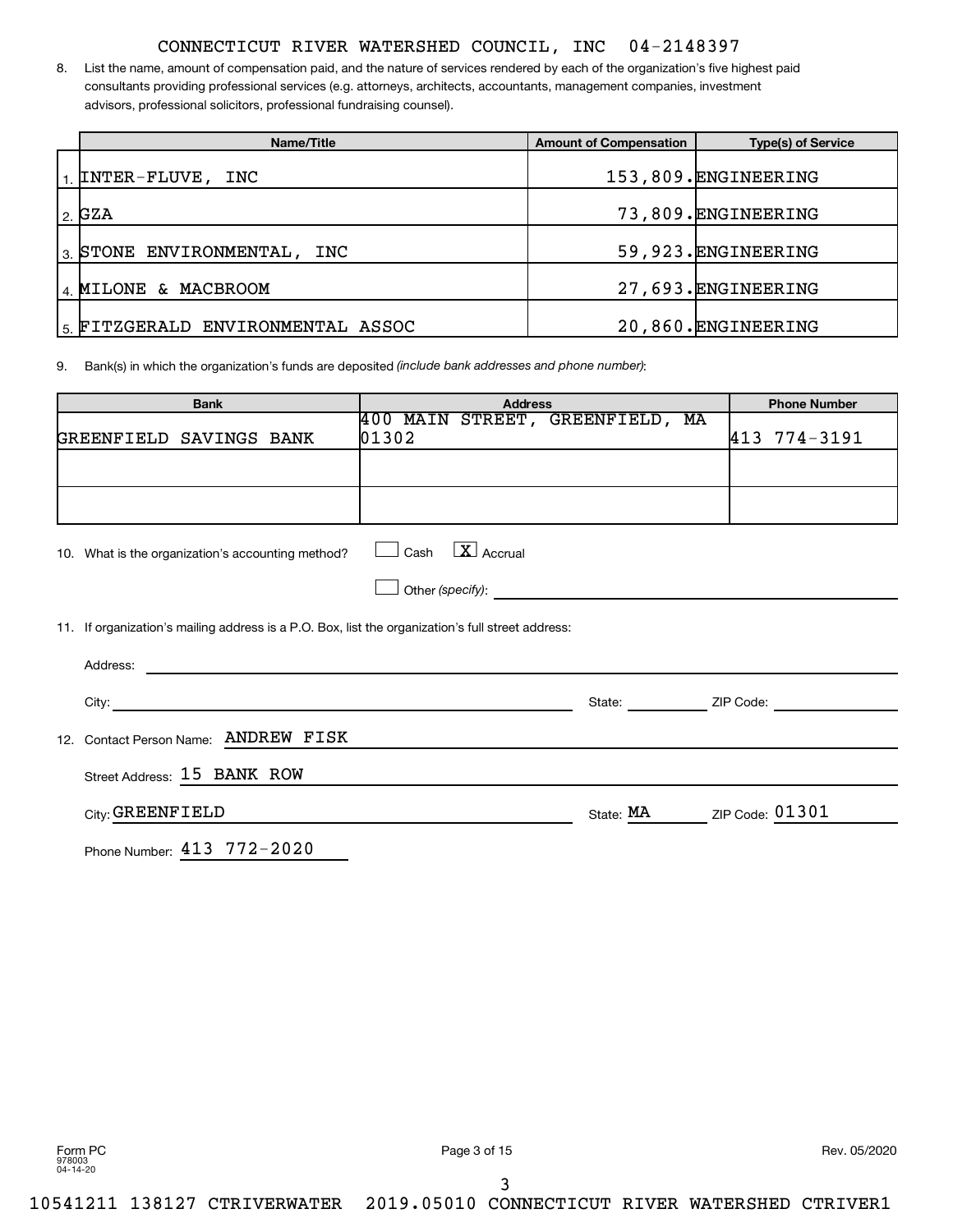| CONNECTICUT RIVER WATERSHED COUNCIL, INC 04-2148397 |  |  |  |  |  |
|-----------------------------------------------------|--|--|--|--|--|
|-----------------------------------------------------|--|--|--|--|--|

13. During the fiscal year reported here, did your organization solicit contributions or have funds solicited on its behalf?

|--|--|--|--|

 $\boxed{\text{X}}$  Yes  $\boxed{\phantom{1}}$ 

- 14. At any time during the fiscal year following the year reported here, will your organization, or others acting on its behalf, solicit contributions? *If you answered yes to Question 13 or 14, you must complete Schedule A-1 and/or Schedule A-2 unless you are exempt from the solicitation certificate requirement.*  $\boxed{\text{X}}$  Yes  $\boxed{\phantom{1}}$
- 15. If you are claiming an exemption from the solicitation certificate requirement, please indicate by checking the box to the right to identify which exemption applies to your organization.

| a religious organization                                                                                                       |  |
|--------------------------------------------------------------------------------------------------------------------------------|--|
| an organization which: (a) does not raise more than \$5,000 during a calendar year OR does not receive contributions from      |  |
| more than ten persons during a calendar year; AND (b) carries out all of its activities, including fundraising, through unpaid |  |
| volunteers. (The conditions at both (a) and (b) must be met for your organization to qualify for this exemption.)              |  |

- 16. Attach a list of names, addresses (street and/or mailing), and telephone numbers of other offices/chapters/branches/affiliates.
- 17. Attach a list of names, titles, and addresses (street and/or mailing) of officers, directors, trustees, and the principal salaried executives of organization.

#### STATEMENT 1

- 18. Attach a list of names, titles, and addresses (street and/or mailing) of any individual(s) authorized to sign checks, and any individual(s) responsible for: custody of funds; distribution of funds; fundraising; and custody of financial records. STATEMENT 2
- 19. Has this organization or any of its officers, directors, employees or fundraisers solicited funds in any other state? No research in the state of the state of the state of the state of the state of the state of the state of the state of the state of the state of the state of the state of the state of the state of the state of

#### STATEMENT 3

*If yes attach list of states where solicitation was conducted, including registered agency, dates of registration, registration numbers, any other names under which the organization was/is registered, and the dates and type (mail, telephone, door to door, special events, etc.) of the solicitation conducted.*

Form PC Page 4 of 15 Rev. 03/2020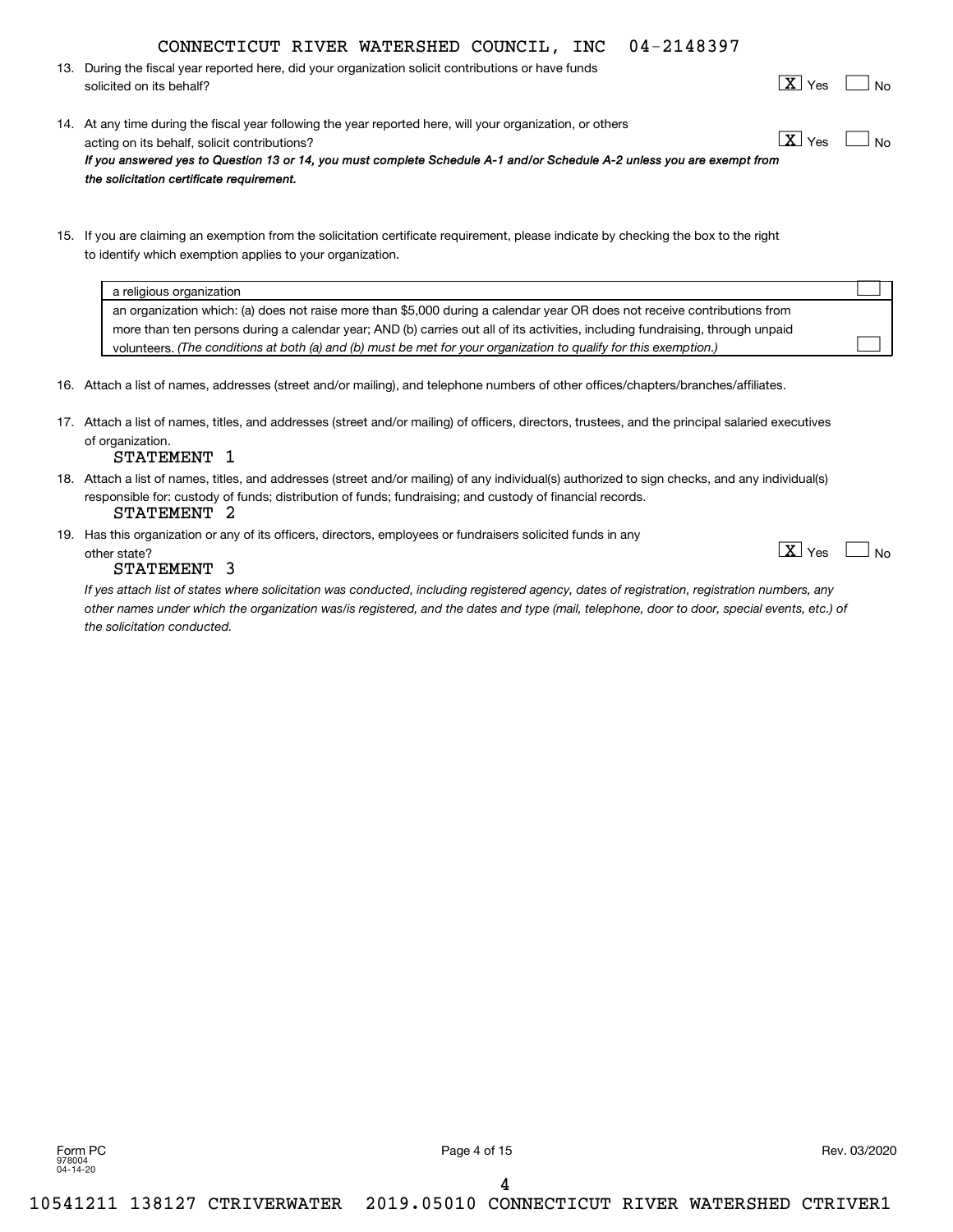| FORM PC                                                 |  |  | OFFICERS, DIRECTORS, TRUSTEES AND EXECUTIVES | STATEMENT | $\mathbf{1}$ |
|---------------------------------------------------------|--|--|----------------------------------------------|-----------|--------------|
| NAME AND ADDRESS                                        |  |  | TITLE                                        |           |              |
| MELODY FOTI<br>15 BANK ROW<br>GREENFIELD, MA 01301      |  |  | CHAIR                                        |           |              |
| DAVID HEWITT<br>15 BANK ROW<br>GREENFIELD, MA 01301     |  |  | VICE CHAIR                                   |           |              |
| KATHERINE PUTNAM<br>15 BANK ROW<br>GREENFIELD, MA 01301 |  |  | <b>TREASURER</b>                             |           |              |
| LORA WONDOLOWSKI<br>15 BANK ROW<br>GREENFIELD, MA 01301 |  |  | <b>SECRETARY</b>                             |           |              |
| ELIZABETH AUSTIN<br>15 BANK ROW<br>GREENFIELD, MA 01301 |  |  | <b>TRUSTEE</b>                               |           |              |
| TOM CIARDELLI<br>15 BANK ROW<br>GREENFIELD, MA 01301    |  |  | <b>TRUSTEE</b>                               |           |              |
| NEFTALI DURAN<br>15 BANK ROW<br>GREENFIELD, MA 01301    |  |  | <b>TRUSTEE</b>                               |           |              |
| TONY JUDGE<br>15 BANK ROW<br>GREENFIELD, MA 01301       |  |  | <b>TRUSTEE</b>                               |           |              |
| TIM KEENEY<br>15 BANK ROW<br>GREENFIELD, MA 01301       |  |  | <b>TRUSTEE</b>                               |           |              |
| DAVID MEARS<br>15 BANK ROW<br>GREENFIELD, MA 01301      |  |  | <b>TRUSTEE</b>                               |           |              |
| ROBERT MOORE<br>15 BANK ROW<br>GREENFIELD, MA 01301     |  |  | <b>TRUSTEE</b>                               |           |              |
| MELISSA OCANA<br>15 BANK ROW<br>GREENFIELD, MA 01301    |  |  | <b>TRUSTEE</b>                               |           |              |

}}}}}}}}}}}}}}}}}}}}}}}}}}}}}}}}}}}}}}}} }}}}}}}}}}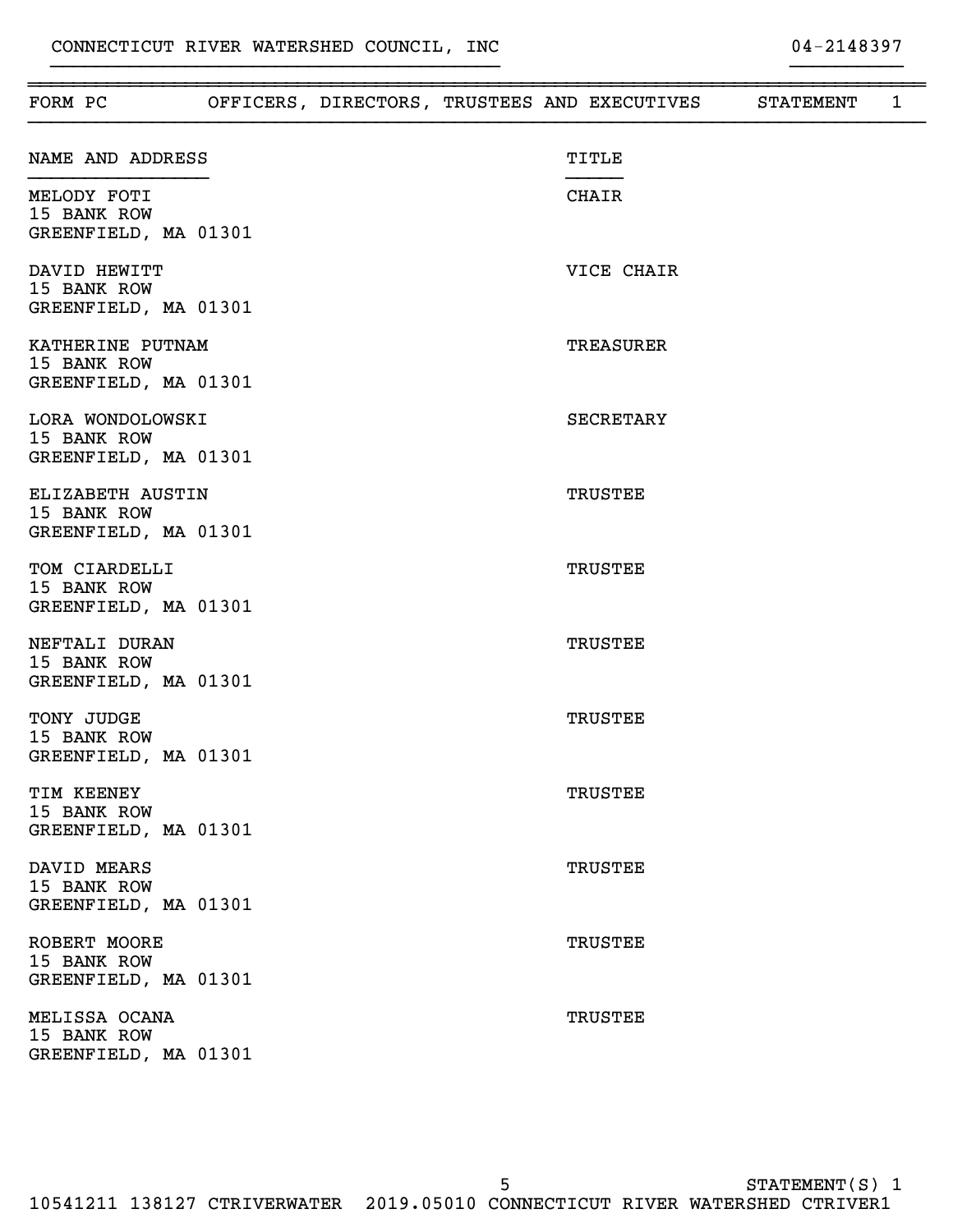| RONALD POLTAK<br>15 BANK ROW<br>GREENFIELD, MA 01301     | TRUSTEE |
|----------------------------------------------------------|---------|
| PAYTON SHUBRICK<br>15 BANK ROW<br>GREENFIELD, MA 01301   | TRUSTEE |
| ANNETTE SPAULDING<br>15 BANK ROW<br>GREENFIELD, MA 01301 | TRUSTEE |
| ROBERT SPROULL<br>15 BANK ROW<br>GREENFIELD, MA 01301    | TRUSTEE |
| AMY TRAN<br>15 BANK ROW<br>GREENFIELD, MA 01301          | TRUSTEE |

| FORM PC                                                       | PAGE 4, LINE 18                       | $\overline{2}$<br><b>STATEMENT</b> |
|---------------------------------------------------------------|---------------------------------------|------------------------------------|
| NAME AND ADDRESS                                              | AREA OF RESPONSIBILITY                |                                    |
| ANDREW FISK<br>15 BANK ROW<br>GREENFIELD, MA 01301            | RESPONSIBLE FOR CUSTODY OF FUNDS      |                                    |
| ANDREW FISK<br>15 BANK ROW<br>GREENFIELD, MA 01301            | RESPONSIBLE FOR DISTRIBUTION OF FUNDS |                                    |
| COREY KURTZ<br>15 BANK ROW<br>GREENFIELD, MA 01301            | RESPONSIBLE FOR FUNDRAISING           |                                    |
| PHIL GILFEATHER-GIRTON<br>15 BANK ROW<br>GREENFIELD, MA 01301 | CUSTODY OF FINANCIAL RECORDS          |                                    |
| <b>ANDREW FISK</b><br>15 BANK ROW<br>GREENFIELD, MA 01301     | AUTHORIZED TO SIGN CHECKS             |                                    |
| KATHERINE PUTNAM<br>15 BANK ROW<br>GREENFIELD, MA 01301       | AUTHORIZED TO SIGN CHECKS             |                                    |
| MELODY FOTI<br>15 BANK ROW<br>GREENFIELD, MA 01301            | AUTHORIZED TO SIGN CHECKS             |                                    |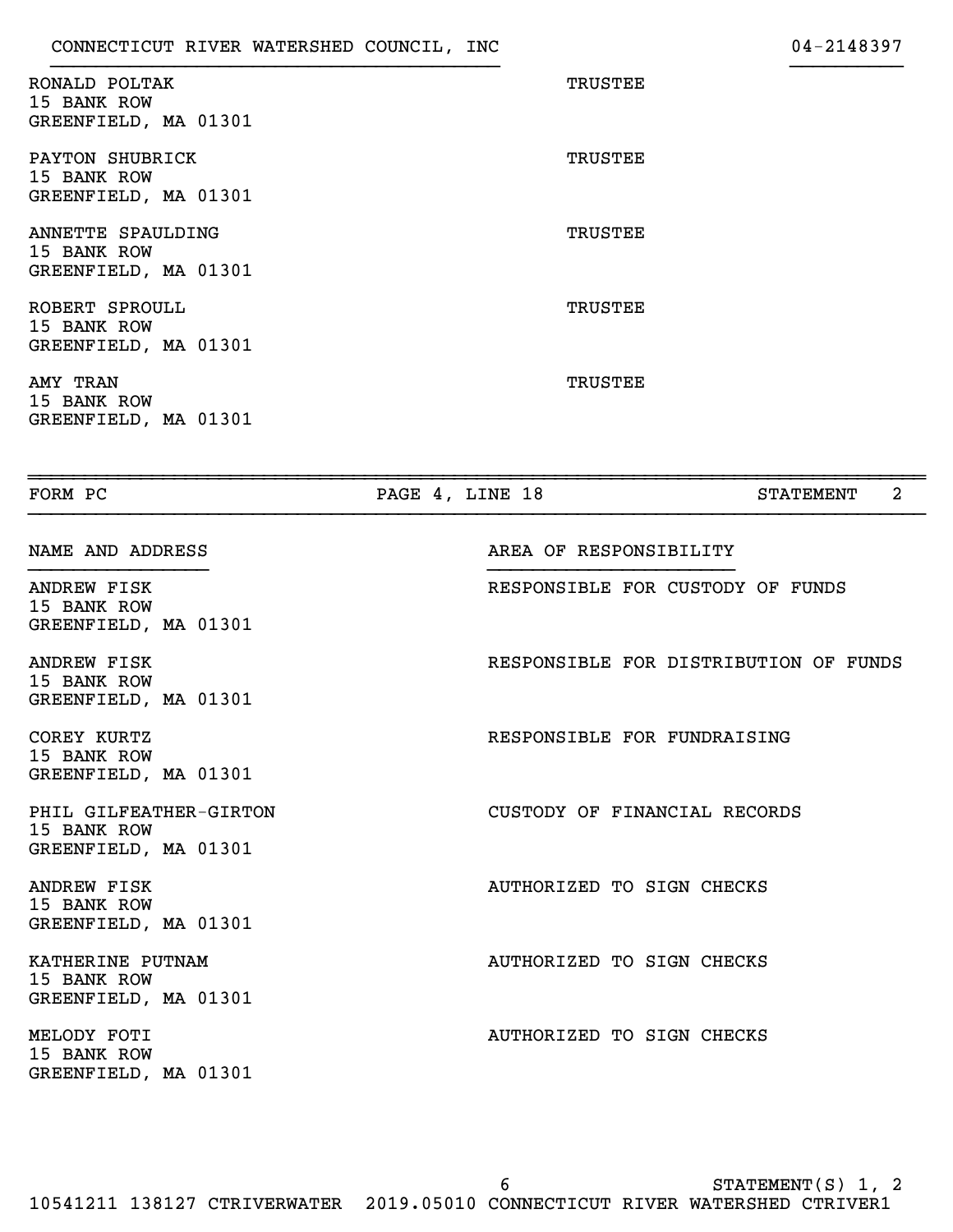| FORM PC                                 |                             | PAGE 4, LINE 19 |  |                  |  | <b>STATEMENT</b>                  | 3 |
|-----------------------------------------|-----------------------------|-----------------|--|------------------|--|-----------------------------------|---|
| <b>STATE</b>                            |                             |                 |  | REG AGENCY       |  |                                   |   |
| CONNECTICUT                             |                             |                 |  |                  |  | DEPARTMENT OF CONSUMER PROTECTION |   |
| DATE OF REG REG NUMBER OTHER NAMES USED |                             |                 |  |                  |  |                                   |   |
| 06/01/16 0004305                        |                             |                 |  |                  |  |                                   |   |
| SOLICIT DATE TYPE OF SOLICITATION       |                             |                 |  |                  |  |                                   |   |
| 06/30/16                                | INDIVIDUAL MAILINGS         |                 |  |                  |  |                                   |   |
| <b>STATE</b>                            |                             |                 |  | REG AGENCY       |  |                                   |   |
| <b>VERMONT</b>                          |                             |                 |  | ATTORNEY GENERAL |  |                                   |   |
| DATE OF REG                             | REG NUMBER OTHER NAMES USED |                 |  |                  |  |                                   |   |
| 10/31/69 0041939                        |                             |                 |  |                  |  |                                   |   |
| SOLICIT DATE TYPE OF SOLICITATION       |                             |                 |  |                  |  |                                   |   |
| 06/30/16 INDIVIDUAL MAILINGS            |                             |                 |  |                  |  |                                   |   |
| <b>STATE</b>                            |                             |                 |  | REG AGENCY       |  |                                   |   |
| NEW HAMPSHIRE                           |                             |                 |  | ATTORNEY GENERAL |  |                                   |   |
| DATE OF REG REG NUMBER OTHER NAMES USED |                             |                 |  |                  |  |                                   |   |
| 09/24/04                                | 490076                      |                 |  |                  |  |                                   |   |
| SOLICIT DATE                            | TYPE OF SOLICITATION        |                 |  |                  |  |                                   |   |
| $02$ $02$                               | ---- -------- - --- -- ---- |                 |  |                  |  |                                   |   |

06/30/16 INDIVIDUAL MAILINGS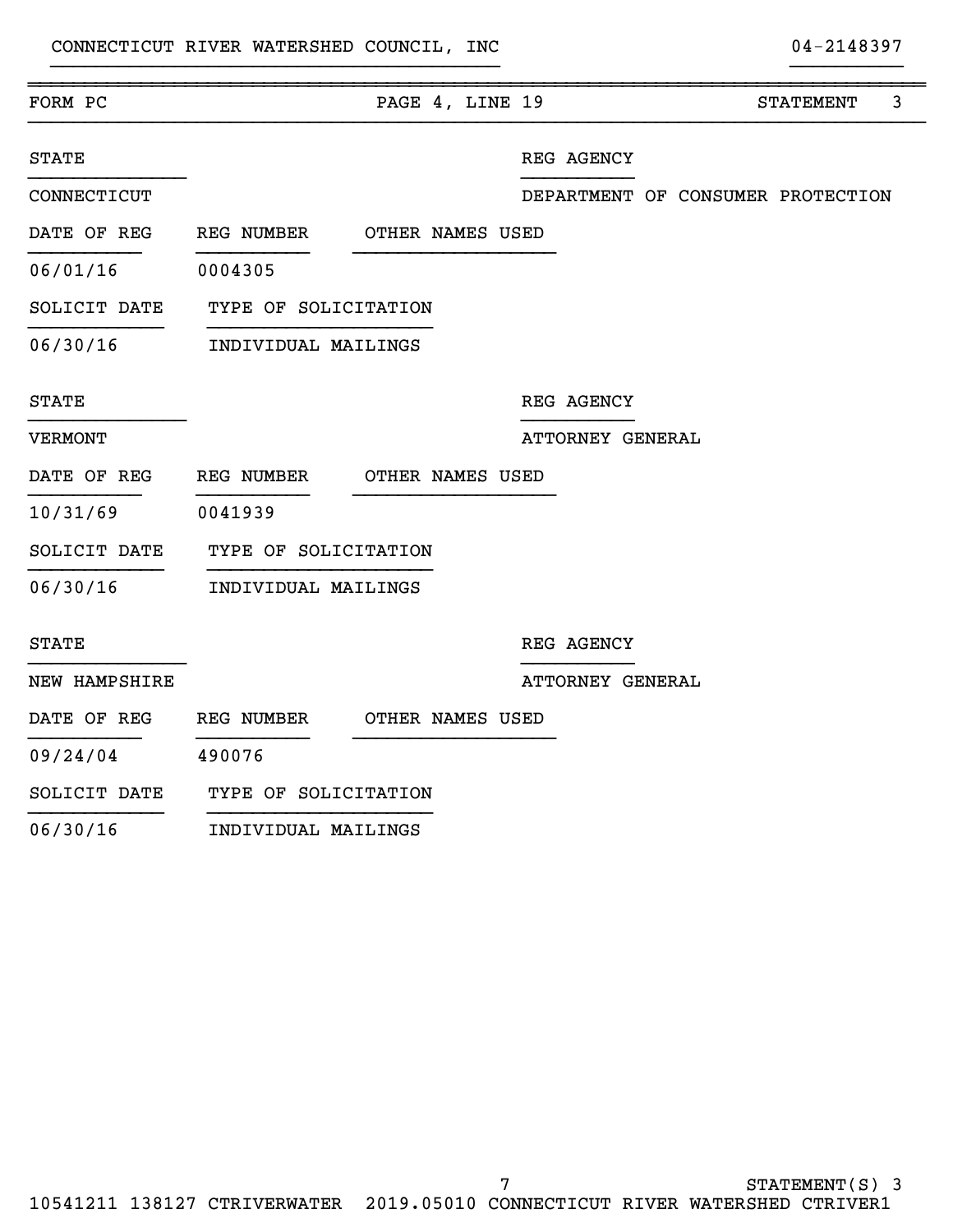|     | 04-2148397<br>CONNECTICUT RIVER WATERSHED COUNCIL, INC                                                                                                                                                                                                                                                                                |     |                       |
|-----|---------------------------------------------------------------------------------------------------------------------------------------------------------------------------------------------------------------------------------------------------------------------------------------------------------------------------------------|-----|-----------------------|
|     | 20. Has this organization or any of its officers, directors, or employees:                                                                                                                                                                                                                                                            |     |                       |
|     | If yes, please attach an explanation.                                                                                                                                                                                                                                                                                                 |     |                       |
| (a) | Been enjoined or otherwise prohibited by a government agency/court from operating<br>or soliciting contributions?                                                                                                                                                                                                                     | Yes | $\sqrt{X}$ No         |
| (b) | Ever been refused registration or had its registration or tax exemption denied, suspended,<br>modified or revoked by a governmental agency?                                                                                                                                                                                           | Yes | $\boxed{\text{X}}$ No |
| (c) | Been the subject of a proceeding regarding any solicitation or registration?                                                                                                                                                                                                                                                          | Yes | $\boxed{\text{X}}$ No |
| (d) | Entered into a voluntary agreement of compliance or consent judgment with,<br>any government agency or in a case before a court or administrative agency?                                                                                                                                                                             | Yes | $\boxed{\text{X}}$ No |
|     | 21. Have any restrictions been removed during the year from donor-restricted funds?<br>If yes, please attach an explanation.                                                                                                                                                                                                          | Yes | $ X _{N_Q}$           |
|     | 22. Have donor-restricted funds been loaned to unrestricted funds?<br>If yes, please attach an explanation.                                                                                                                                                                                                                           | Yes | $\sqrt{X}$ No         |
|     | 23. This question involves "Termination of Employment or Changes of Control Compensatory Arrangements" with certain "Related<br>Parties" (see instructions and definition sections). Report only if payments made or promised to any individual are in excess<br>of four months salary or \$100,000, whichever dollar amount is less. |     |                       |
| (a) | Did you make actual payments or otherwise transfer value under such an arrangement to any individual described<br>in Related Party definition, sections (a) or (b), which payments are not reported in Question 6 or 7 above?                                                                                                         | Yes | $\boxed{\text{X}}$ No |
| (b) | Do you have an agreement with any individual described in Related Party definition, sections (a) or (b), containing<br>such an agreement?                                                                                                                                                                                             | Yes | $\sqrt{X}$ No         |

If you answered **yes** for Question 23(a) or 23(b) above, please attach an explanation identifying the individual(s) involved, stating the *amount of any payments made or value transferred, and describing the terms of each agreement.*

Form PC Page 5 of 15 Rev. 03/2020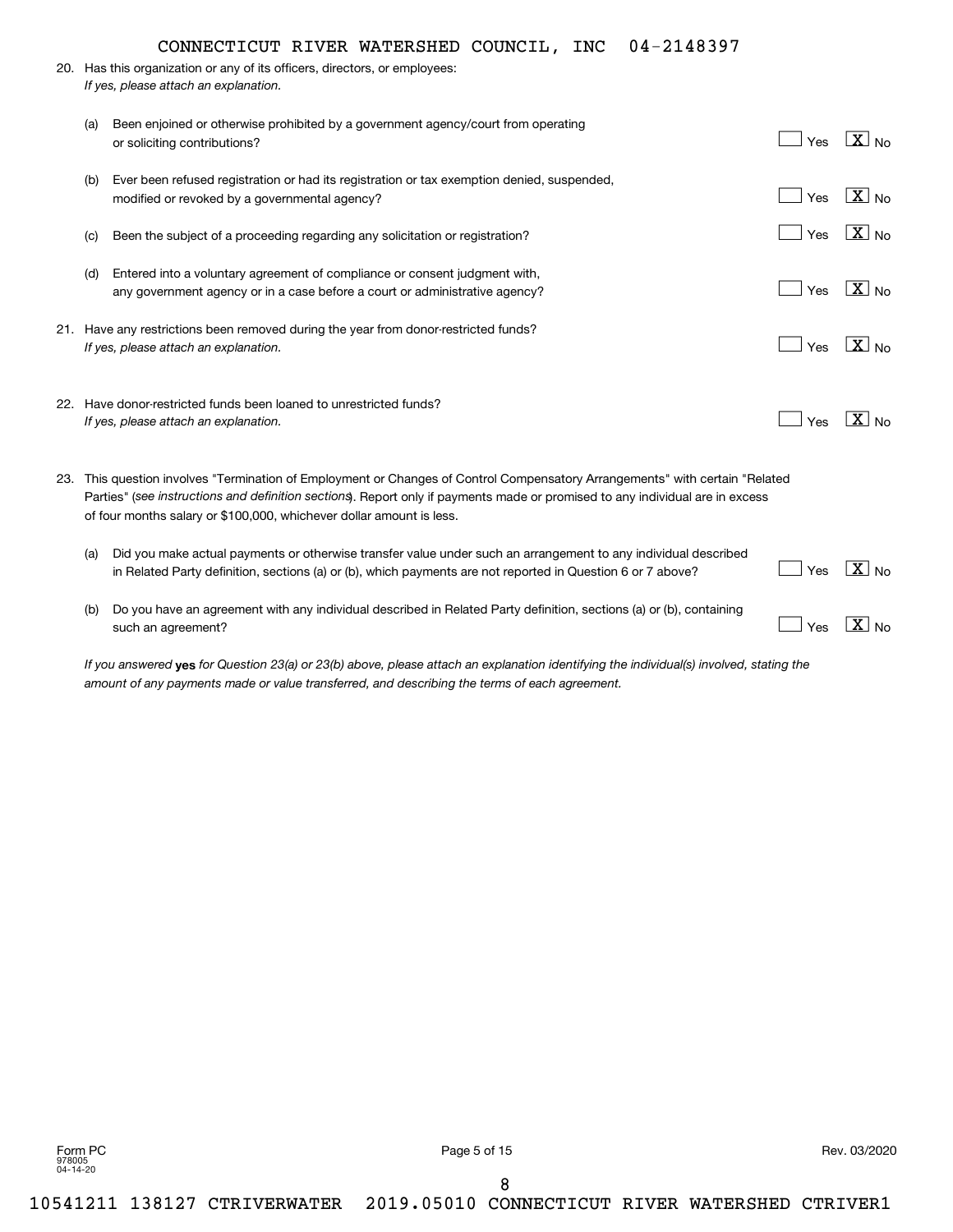24. This question applies to related party transactions, which include transactions with officers, directors, trustees, certain employees, relative, and organizations they own or control. Please consult the instructions and definition sections for the definition of a "Related Party" and "Indebtedness" before answering. Note that transactions involving related parties must be reported even when there is no accounting recognition (e.g. in-kind gifts, waiver or interest not otherwise reported).

If the answer to any part of Question 24 is **yes,** attach a schedule stating the name and address of the related party, the nature of the *transaction, the value or the amounts involved in the transaction, and the procedure followed in authorizing the transaction.*

|           | During the year:                                                                                                                                                                                                                            |     |                            |
|-----------|---------------------------------------------------------------------------------------------------------------------------------------------------------------------------------------------------------------------------------------------|-----|----------------------------|
| А.        | Has your organization sold or transferred assets to or purchased assets from or exchanged assets with a                                                                                                                                     |     |                            |
|           | related party?                                                                                                                                                                                                                              | Yes | $\boxed{\text{X}}$ No      |
| <b>B.</b> | Has your organization leased assets to or leased assets from a related party?                                                                                                                                                               | Yes | $\boxed{\text{X}}$ No      |
| C.        | Has your organization been indebted to a related party?                                                                                                                                                                                     | Yes | $X_{N0}$                   |
| D.        | Has your organization allowed a related party to be indebted to it?                                                                                                                                                                         | Yes | $X_{\text{No}}$            |
| Ε.        | Has your organization made or held an investment in a related party?                                                                                                                                                                        | Yes | $\boxed{\text{X}}$ No      |
| F.        | Has your organization furnished goods, services, or facilities to a related party?                                                                                                                                                          | Yes | $\boxed{\text{X}}$ No      |
| G.        | Has your organization acquired goods, services, or facilities from a related party who received compensation                                                                                                                                |     | $\boxed{\text{X}}$ No      |
|           | or other value in return?                                                                                                                                                                                                                   | Yes | $\boxed{\text{X}}$ No      |
| Η.        | Has your organization paid or became obligated to pay wages, salary, or other compensation to a related party?                                                                                                                              | Yes |                            |
| Τ.        | Has your organization transferred income or assets to or for use by a related party?                                                                                                                                                        | Yes | $\boxed{\text{X}}$ No      |
| J.        | Was your organization a party to any transaction in which any of its officers, directors, or trustees has a material<br>financial interest, or did any officer, director or trustee receive anything of value not reported as compensation? | Yes | $X_{\text{No}}$            |
| Κ.        | Has your organization invested in any corporate stock of a company in which any officer, director, or trustee owns<br>more than 10% of the outstanding shares?                                                                              | Yes | $\overline{X}$ No          |
| L.        | Is any property of the organization held in the name of or commingled with the property of any other person<br>or organization?                                                                                                             | Yes | $\overline{\mathbf{X}}$ No |
| M.        | Did your organization make a grant award or contribution to any other organization in which any of this organization's<br>officers, directors or trustees has a relationship?                                                               | Yes | $X_{N0}$                   |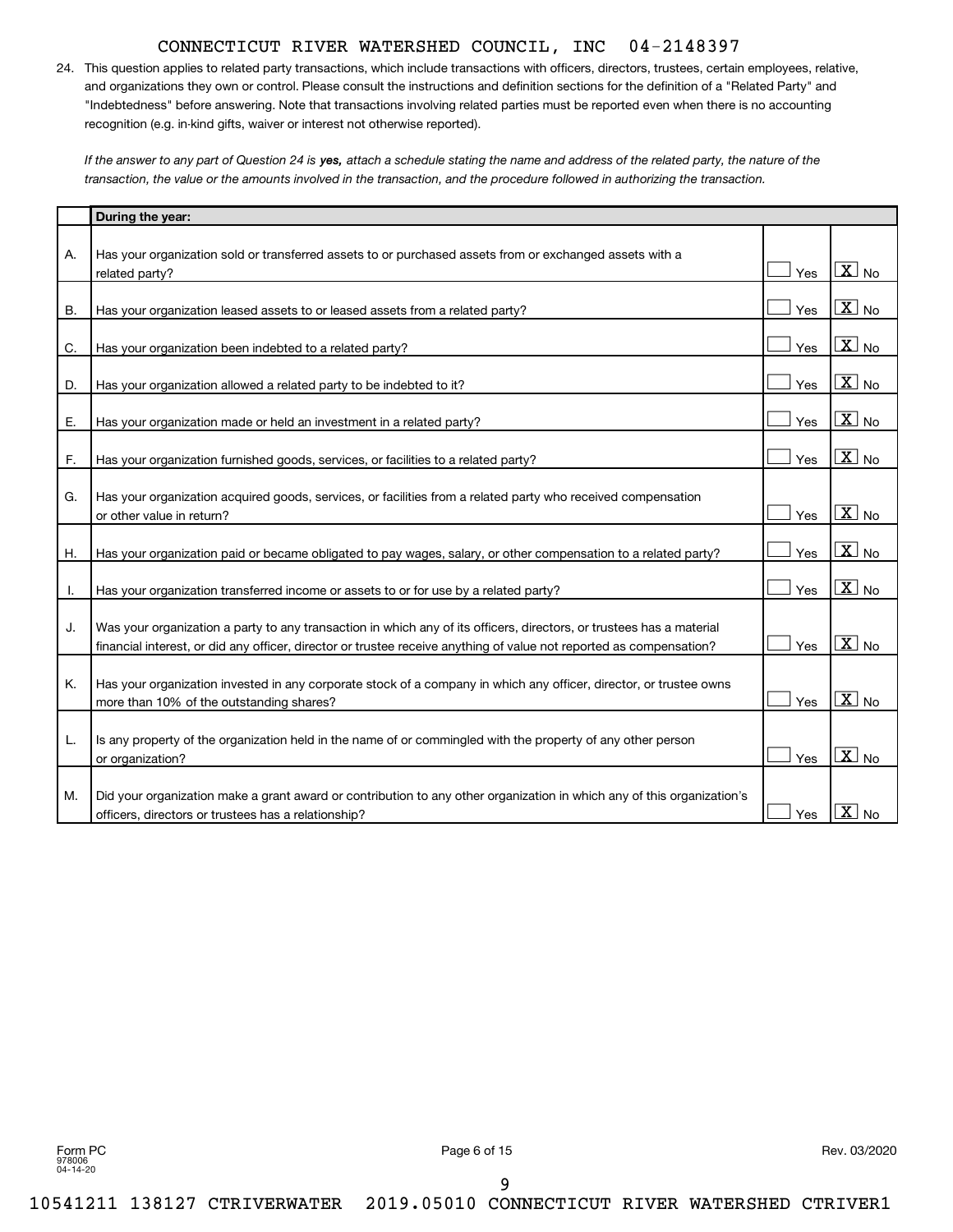| <b>Signature Required</b>                                                                                                                                         |                         |  |  |  |  |  |
|-------------------------------------------------------------------------------------------------------------------------------------------------------------------|-------------------------|--|--|--|--|--|
| Under penalty of perjury, I declare that the information furnished in this report, including all attachments, is true and<br>correct to the best of my knowledge. |                         |  |  |  |  |  |
| Signature:<br><u> 1989 - John Stone, amerikansk politiker (* 1989)</u>                                                                                            | Date:                   |  |  |  |  |  |
| Printed Name: ROBERT SPROULL                                                                                                                                      |                         |  |  |  |  |  |
| Title: VICE CHAIR                                                                                                                                                 |                         |  |  |  |  |  |
| Name of Preparer: BOISSELLE, MORTON & WOLKOWICZ, LLP                                                                                                              |                         |  |  |  |  |  |
| Address 48 BAY ROAD, PO BOX 374                                                                                                                                   |                         |  |  |  |  |  |
| City HADLEY                                                                                                                                                       | State MA ZIP Code 01035 |  |  |  |  |  |
| Phone Number 413-587-0099                                                                                                                                         |                         |  |  |  |  |  |
|                                                                                                                                                                   |                         |  |  |  |  |  |

Form PC Page 7 of 15 Rev. 03/2020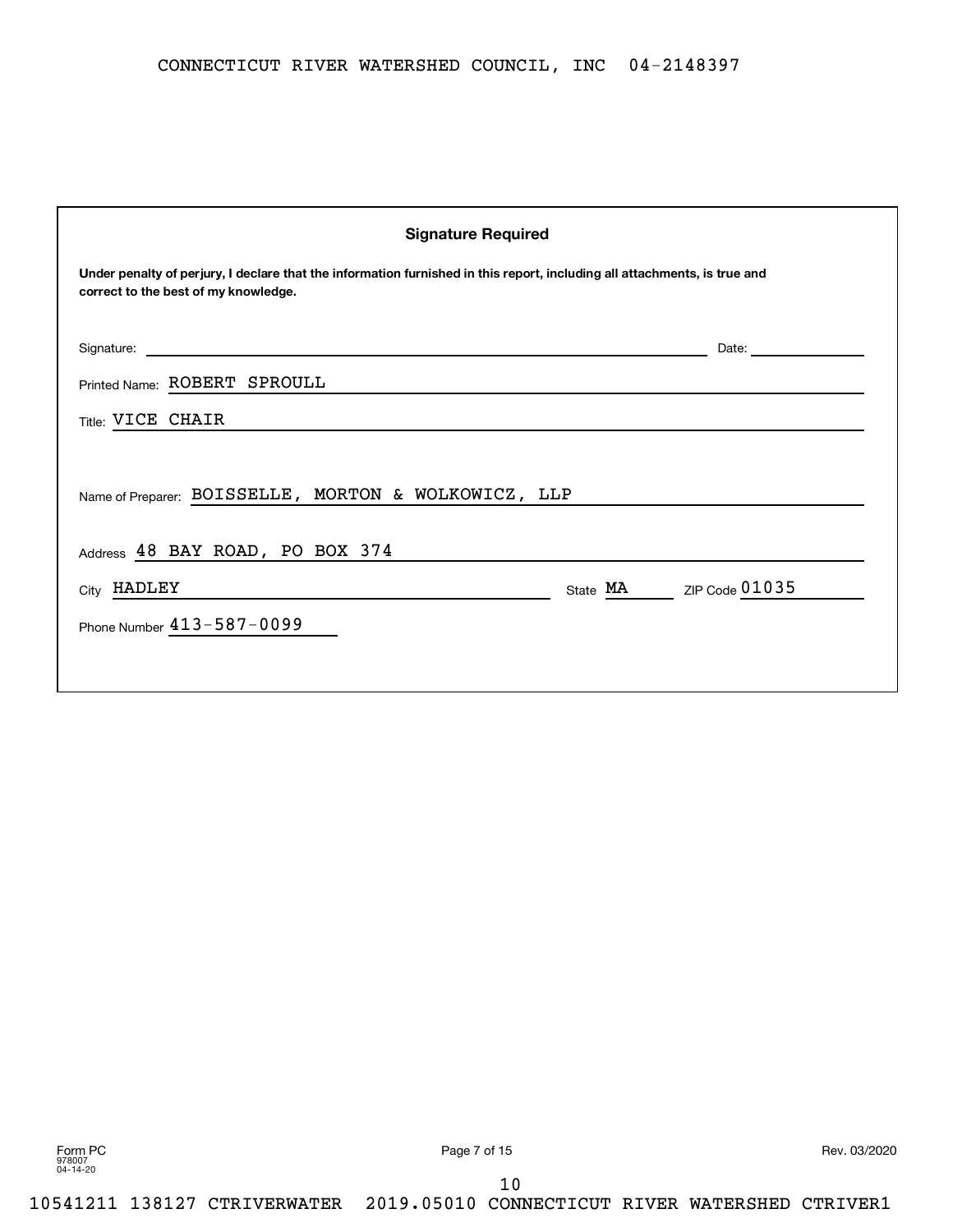**Schedule A-1**

# **Solicitation Activities During Fiscal Year Covered By This Report**

List any names which will be used by the organization in connection with the solicitation of funds, other than the official name which appears on page 1.

# CONNECTICUT RIVER CONSERVANCY

Types of solicitation activities in which you expect to engage (check all that apply):

| Mass Mailing                               | Via the Internet                      | $\overline{\mathbf{X}}$ |
|--------------------------------------------|---------------------------------------|-------------------------|
| Door-to-door                               | Raffle, beano, bingo or gaming event  |                         |
| Entertainment event                        | Sale of goods other than by telephone | X                       |
| Telemarketing without sale of goods or ads | <b>Individual Mailings</b>            | $\overline{\mathbf{X}}$ |
| Telemarketing with sale of goods           | Corporate solicitations               | $\overline{\mathbf{X}}$ |
| Telemarketing with sale of ads             | <b>Grant Proposals</b>                | $\overline{\mathbf{X}}$ |
| Other (specify):                           |                                       |                         |

Identify the method or methods you expect to use for the fundraising (check all that apply):

| Professional solicitor*           | l Own employees | ▵ |
|-----------------------------------|-----------------|---|
| Professional fundraising counsel* | Volunteers      | ▵ |
| Commercial co-venturer*           |                 |   |
|                                   |                 |   |

\* Provide applicable names and addresses:

| Address<br><u> Andreas Andreas Andreas Andreas Andreas Andreas Andreas Andreas Andreas Andreas Andreas Andreas Andreas Andr</u> |                                               |                                    |  |  |  |  |
|---------------------------------------------------------------------------------------------------------------------------------|-----------------------------------------------|------------------------------------|--|--|--|--|
|                                                                                                                                 | State                                         | ZIP Code <u>__________________</u> |  |  |  |  |
|                                                                                                                                 |                                               |                                    |  |  |  |  |
| Address<br><u> Andreas Andreas Andreas Andreas Andreas Andreas Andreas Andreas Andreas Andreas Andreas Andreas Andreas Andr</u> |                                               |                                    |  |  |  |  |
|                                                                                                                                 |                                               | ZIP Code                           |  |  |  |  |
| Commercial Co-Venturer Name:                                                                                                    | <u> 1980 - Andrea Andrew Maria (h. 1980).</u> |                                    |  |  |  |  |
| Address<br><u> 1989 - Johann Barn, fransk politik (d. 1989)</u>                                                                 |                                               |                                    |  |  |  |  |
| City                                                                                                                            | State                                         | ZIP Code                           |  |  |  |  |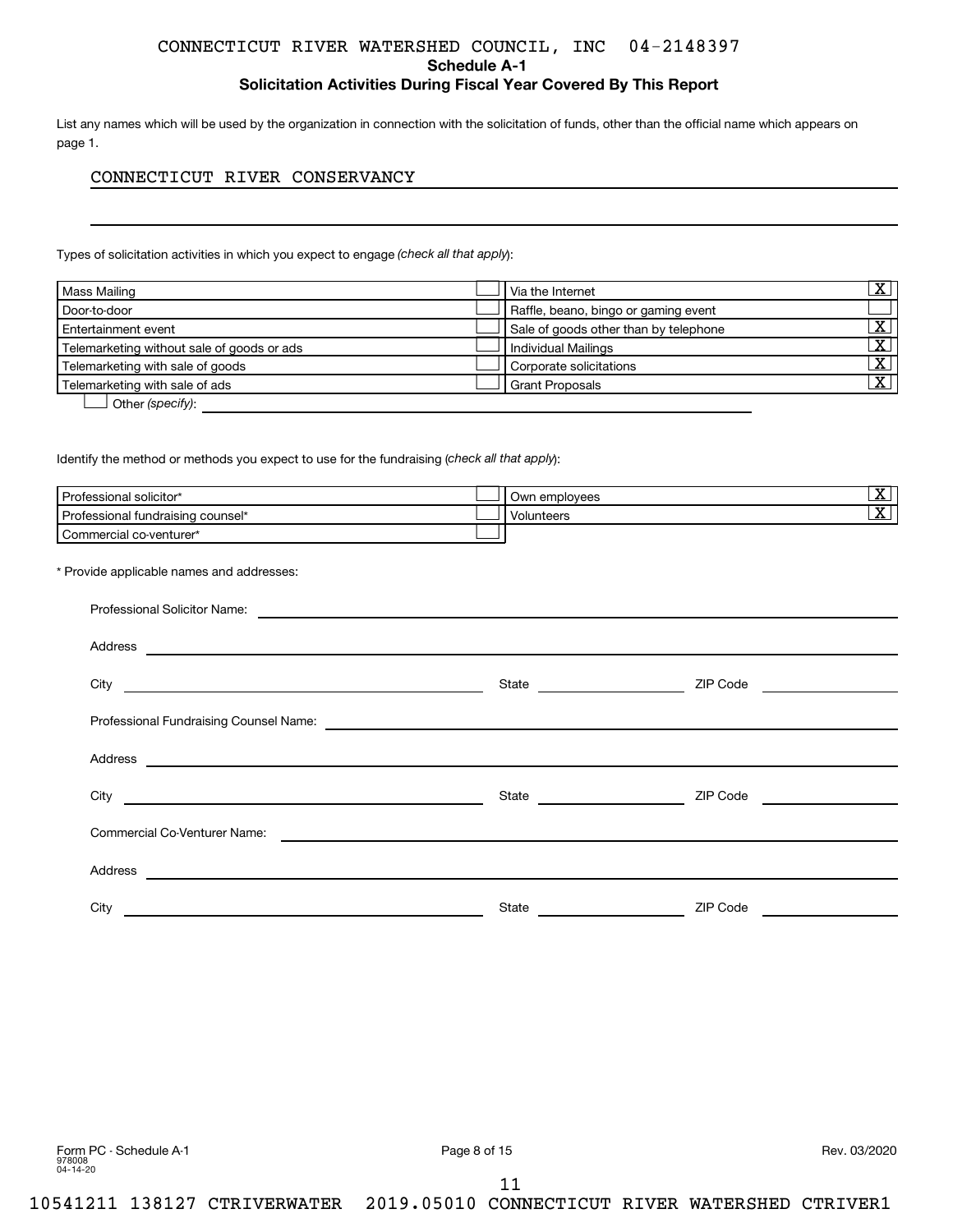# **Schedule A-1 ctd.**

| Solicitation Activities During Fiscal Year Covered By This Report |  |  |  |
|-------------------------------------------------------------------|--|--|--|
|-------------------------------------------------------------------|--|--|--|

| Identify the individuals who will have final responsibility for the charity's custody of contributions:<br><b>ANDREW FISK</b>                                                                                                        |       |                                                                                                                  |          |  |
|--------------------------------------------------------------------------------------------------------------------------------------------------------------------------------------------------------------------------------------|-------|------------------------------------------------------------------------------------------------------------------|----------|--|
| Name and Title: EXECUTIVE DIRECTOR                                                                                                                                                                                                   |       |                                                                                                                  |          |  |
| Address 15 BANK ROW<br><u> 1989 - Johann Harry Harry Harry Harry Harry Harry Harry Harry Harry Harry Harry Harry Harry Harry Harry Harry</u>                                                                                         |       |                                                                                                                  |          |  |
| City GREENFIELD State MA ZIP Code 01301                                                                                                                                                                                              |       |                                                                                                                  |          |  |
|                                                                                                                                                                                                                                      |       |                                                                                                                  |          |  |
| Name and Title: <u>example and Title</u> and Title and Title and Title and Title and Title and Title and Title and Title and Title and Title and Title and Title and Title and Title and Title and Title and Title and Title and Ti  |       |                                                                                                                  |          |  |
|                                                                                                                                                                                                                                      |       |                                                                                                                  |          |  |
|                                                                                                                                                                                                                                      |       |                                                                                                                  |          |  |
|                                                                                                                                                                                                                                      |       |                                                                                                                  |          |  |
| Name and Title: <u>example and Title</u> : and Titles are all the series of the series of the series of the series of the series of the series of the series of the series of the series of the series of the series of the series o |       |                                                                                                                  |          |  |
|                                                                                                                                                                                                                                      |       |                                                                                                                  |          |  |
|                                                                                                                                                                                                                                      |       |                                                                                                                  |          |  |
| Identify the individuals who will have final responsibility for the charity's distribution of contributions:                                                                                                                         |       |                                                                                                                  |          |  |
| <b>ANDREW FISK</b><br>Name and Title: EXECUTIVE DIRECTOR                                                                                                                                                                             |       | and the control of the control of the control of the control of the control of the control of the control of the |          |  |
| Address 15 BANK ROW                                                                                                                                                                                                                  |       |                                                                                                                  |          |  |
| City GREENFIELD State MA ZIP Code 01301                                                                                                                                                                                              |       |                                                                                                                  |          |  |
|                                                                                                                                                                                                                                      |       |                                                                                                                  |          |  |
| Name and Title: <u>Communications and Titles and Titles and Titles and Titles and Titles and Titles and Titles and Titles and Titles and Titles and Titles and Titles and Titles and Titles and Titles and Titles and Titles and</u> |       |                                                                                                                  |          |  |
| Address and the contract of the contract of the contract of the contract of the contract of the contract of the contract of the contract of the contract of the contract of the contract of the contract of the contract of th       |       |                                                                                                                  |          |  |
|                                                                                                                                                                                                                                      |       |                                                                                                                  |          |  |
|                                                                                                                                                                                                                                      |       |                                                                                                                  |          |  |
| Name and Title: Name and Title:                                                                                                                                                                                                      |       |                                                                                                                  |          |  |
|                                                                                                                                                                                                                                      |       |                                                                                                                  |          |  |
| City                                                                                                                                                                                                                                 | State |                                                                                                                  | ZIP Code |  |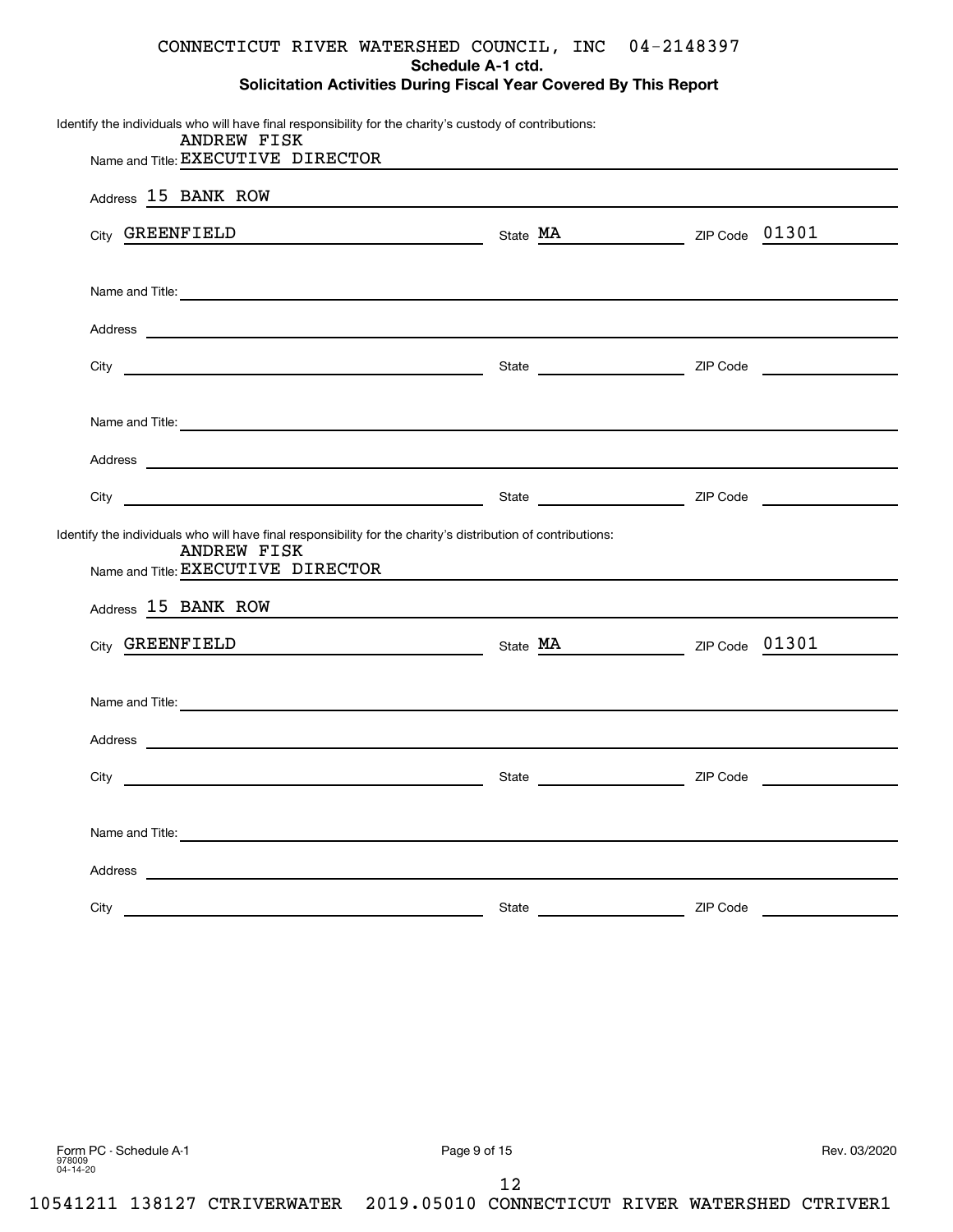**Schedule A-2**

# **Solicitation Activities Planned for Fiscal Year Which Follows the Reporting Year**

List any names which will be used by the organization in connection with the solicitation of funds, other than the official name which appears on page 1.

# CONNECTICUT RIVER CONSERVANCY

Types of solicitation activities in which you expect to engage (check all that apply):

| Mass Mailing                               | Via the Internet                      | $\overline{\mathbf{X}}$ |
|--------------------------------------------|---------------------------------------|-------------------------|
| Door-to-door                               | Raffle, beano, bingo or gaming event  |                         |
| Entertainment event                        | Sale of goods other than by telephone | х                       |
| Telemarketing without sale of goods or ads | <b>Individual Mailings</b>            | $\overline{\mathbf{X}}$ |
| Telemarketing with sale of goods           | Corporate solicitations               | $\overline{\mathbf{X}}$ |
| Telemarketing with sale of ads             | <b>Grant Proposals</b>                | $\overline{\mathbf{X}}$ |
| Other (specify):                           |                                       |                         |

Identify the method or methods you expect to use for the fundraising (check all that apply):

| Professional solicitor*           | Own employees | ▵ |
|-----------------------------------|---------------|---|
| Professional fundraising counsel* | Volunteers    | ▵ |
| Commercial co-venturer*           |               |   |
|                                   |               |   |

\* Provide applicable names and addresses:

| Professional Solicitor Name:<br><u> Andreas Andreas Andreas Andreas Andreas Andreas Andreas Andreas Andreas Andreas Andreas Andreas Andreas Andr</u> |                              |          |  |  |
|------------------------------------------------------------------------------------------------------------------------------------------------------|------------------------------|----------|--|--|
| Address<br><u> 1989 - Johann John Stein, fransk politik (f. 1989)</u>                                                                                |                              |          |  |  |
|                                                                                                                                                      |                              | ZIP Code |  |  |
|                                                                                                                                                      |                              |          |  |  |
| Address<br><u> 1989 - Johann Harry Harry Harry Harry Harry Harry Harry Harry Harry Harry Harry Harry Harry Harry Harry Harry</u>                     |                              |          |  |  |
|                                                                                                                                                      | State ______________________ | ZIP Code |  |  |
| Commercial Co-Venturer Name:                                                                                                                         |                              |          |  |  |
| Address<br><u> Alexandria de la contrada de la contrada de la contrada de la contrada de la contrada de la contrada de la c</u>                      |                              |          |  |  |
| City                                                                                                                                                 | State                        | ZIP Code |  |  |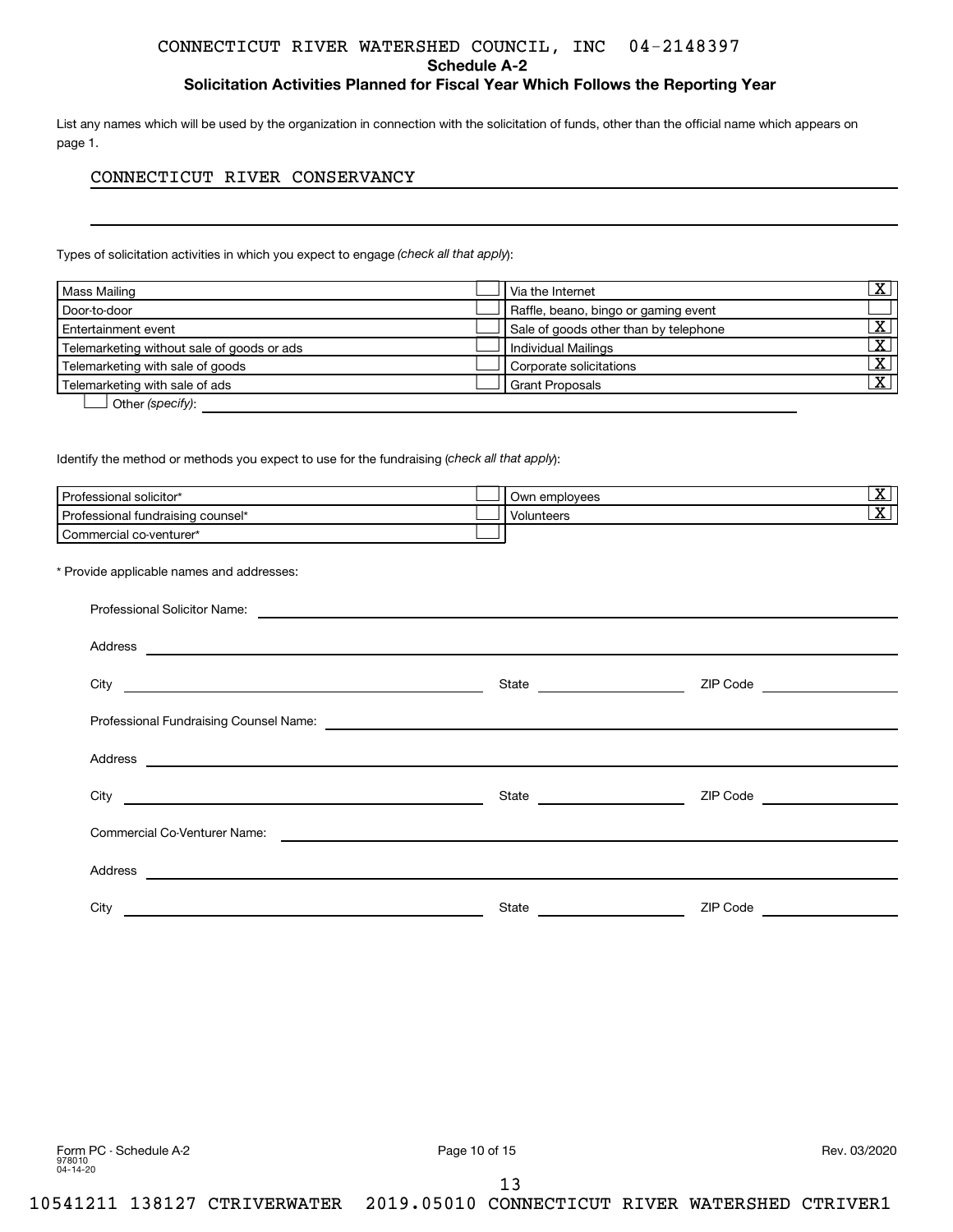**Schedule A-2 ctd.**

**Solicitation Activities Planned for Fiscal Year Which Follows the Reporting Year**

| Identify the individuals who will have final responsibility for the charity's custody of contributions:<br>ANDREW FISK                                                                                                               |                                                                                                                      |          |
|--------------------------------------------------------------------------------------------------------------------------------------------------------------------------------------------------------------------------------------|----------------------------------------------------------------------------------------------------------------------|----------|
| Name and Title: EXECUTIVE DIRECTOR                                                                                                                                                                                                   | <u> 1989 - Johann Barbara, marka a shekara tsa 1989 - An tsa 1989 - An tsa 1989 - An tsa 1989 - An tsa 1989 - An</u> |          |
| Address 15 BANK ROW Management and the contract of the set of the set of the set of the set of the set of the set of the set of the set of the set of the set of the set of the set of the set of the set of the set of the se       |                                                                                                                      |          |
| City GREENFIELD                                                                                                                                                                                                                      | $\frac{M}{A}$ State $\frac{M}{A}$ ZIP Code $\frac{01301}{A}$                                                         |          |
| Name and Title: <u>example and the second contract of the second contract of the second contract of the second contract of the second contract of the second contract of the second contract of the second contract of the secon</u> |                                                                                                                      |          |
| Address experience and the contract of the contract of the contract of the contract of the contract of the contract of the contract of the contract of the contract of the contract of the contract of the contract of the con       |                                                                                                                      |          |
|                                                                                                                                                                                                                                      |                                                                                                                      |          |
| Name and Title: <u>example and the second contract of the second contract of the second contract of the second contract of the second contract of the second contract of the second contract of the second contract of the secon</u> |                                                                                                                      |          |
|                                                                                                                                                                                                                                      |                                                                                                                      |          |
|                                                                                                                                                                                                                                      |                                                                                                                      |          |
| Identify the individuals who will have final responsibility for the charity's distribution of contributions:<br><b>ANDREW FISK</b>                                                                                                   |                                                                                                                      |          |
| Name and Title: EXECUTIVE DIRECTOR Name and Title: EXECUTIVE DIRECTOR                                                                                                                                                                |                                                                                                                      |          |
| Address 15 BANK ROW                                                                                                                                                                                                                  |                                                                                                                      |          |
| City GREENFIELD State MA ZIP Code 01301                                                                                                                                                                                              |                                                                                                                      |          |
| Name and Title: <u>example and the second contract of the second contract of the second contract of the second contract of the second contract of the second contract of the second contract of the second contract of the secon</u> |                                                                                                                      |          |
|                                                                                                                                                                                                                                      |                                                                                                                      |          |
|                                                                                                                                                                                                                                      |                                                                                                                      |          |
| Name and Title: <u>example and the second contract of the second contract of the second contract of the second contract of the second contract of the second contract of the second contract of the second contract of the secon</u> |                                                                                                                      |          |
|                                                                                                                                                                                                                                      |                                                                                                                      |          |
| City                                                                                                                                                                                                                                 | State                                                                                                                | ZIP Code |